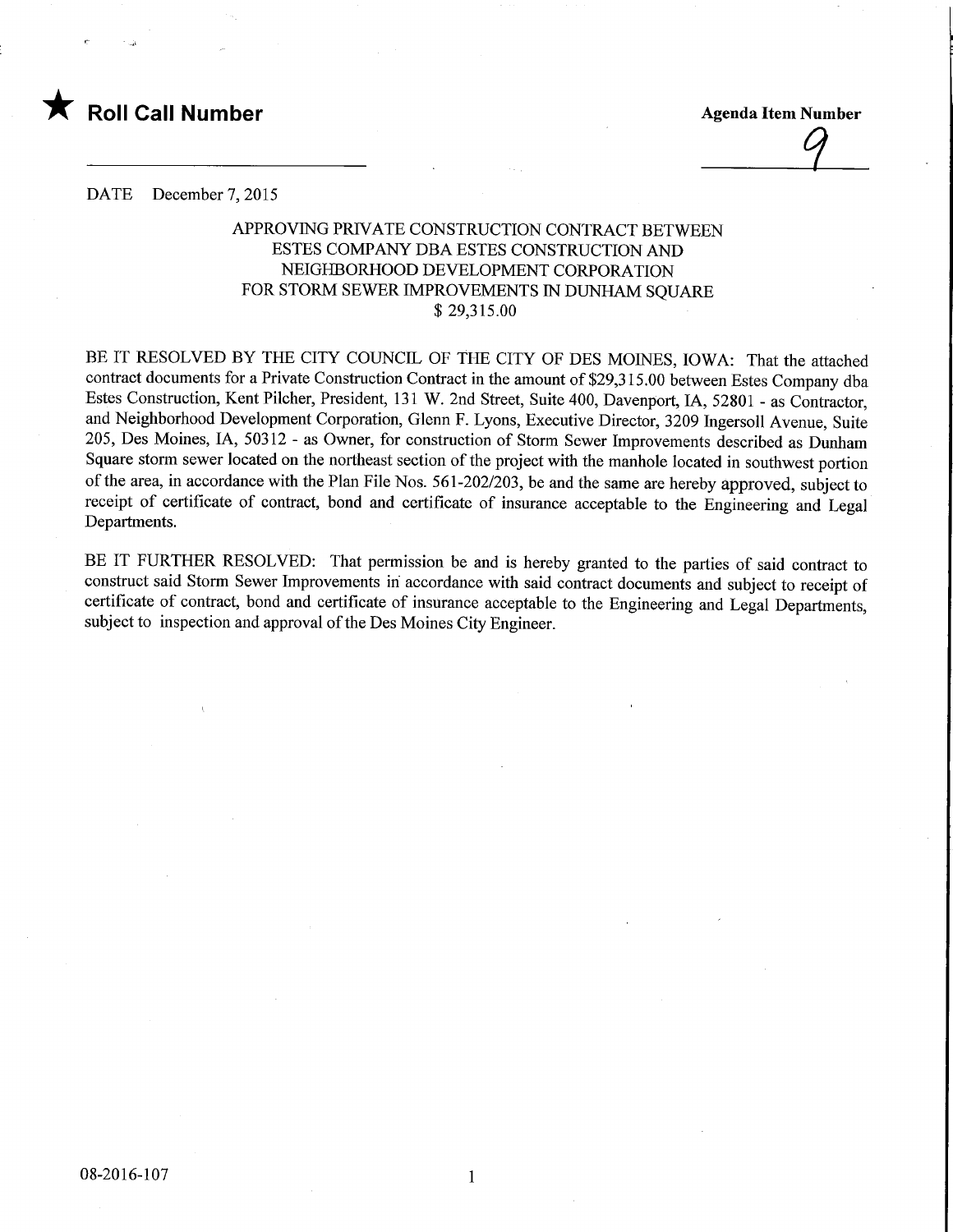

## Roll Call Number

Agenda Item Number

 $\frac{9}{2}$ 

DATE December 7, 2015

Activity ID: 08-2016-107

Moved by to adopt.

FORM APPROVED:

Imd

Kathleen Vanderpool Deputy City Attorney

Funding Source: All project costs are to be paid by the Owner(s), Neighborhood Development Corporation

## **DEC**

| <b>COUNCIL ACTION</b> | <b>YEAS</b> | <b>NAYS</b> | <b>PASS</b> | <b>ABSENT</b>   |
|-----------------------|-------------|-------------|-------------|-----------------|
| <b>COWNIE</b>         |             |             |             |                 |
| <b>COLEMAN</b>        |             |             |             |                 |
| <b>GATTO</b>          |             |             |             |                 |
| <b>GRAY</b>           |             |             |             |                 |
| <b>HENSLEY</b>        |             |             |             |                 |
| <b>MAHAFFEY</b>       |             |             |             |                 |
| <b>MOORE</b>          |             |             |             |                 |
| <b>TOTAL</b>          |             |             |             |                 |
| <b>MOTION CARRIED</b> |             |             |             | <b>APPROVED</b> |
|                       |             |             |             |                 |
|                       |             |             |             |                 |
|                       |             |             |             |                 |
|                       |             |             |             | Mavor           |

I, Diane Rauh, City Clerk of said City Council, hereby certify that at a meeting of the City Council, held on the above date, among other proceedings the above was adopted.

IN WITNESS WHEREOF, I have hereunto set my hand and affixed my seal the day and year first above written.

Mayor